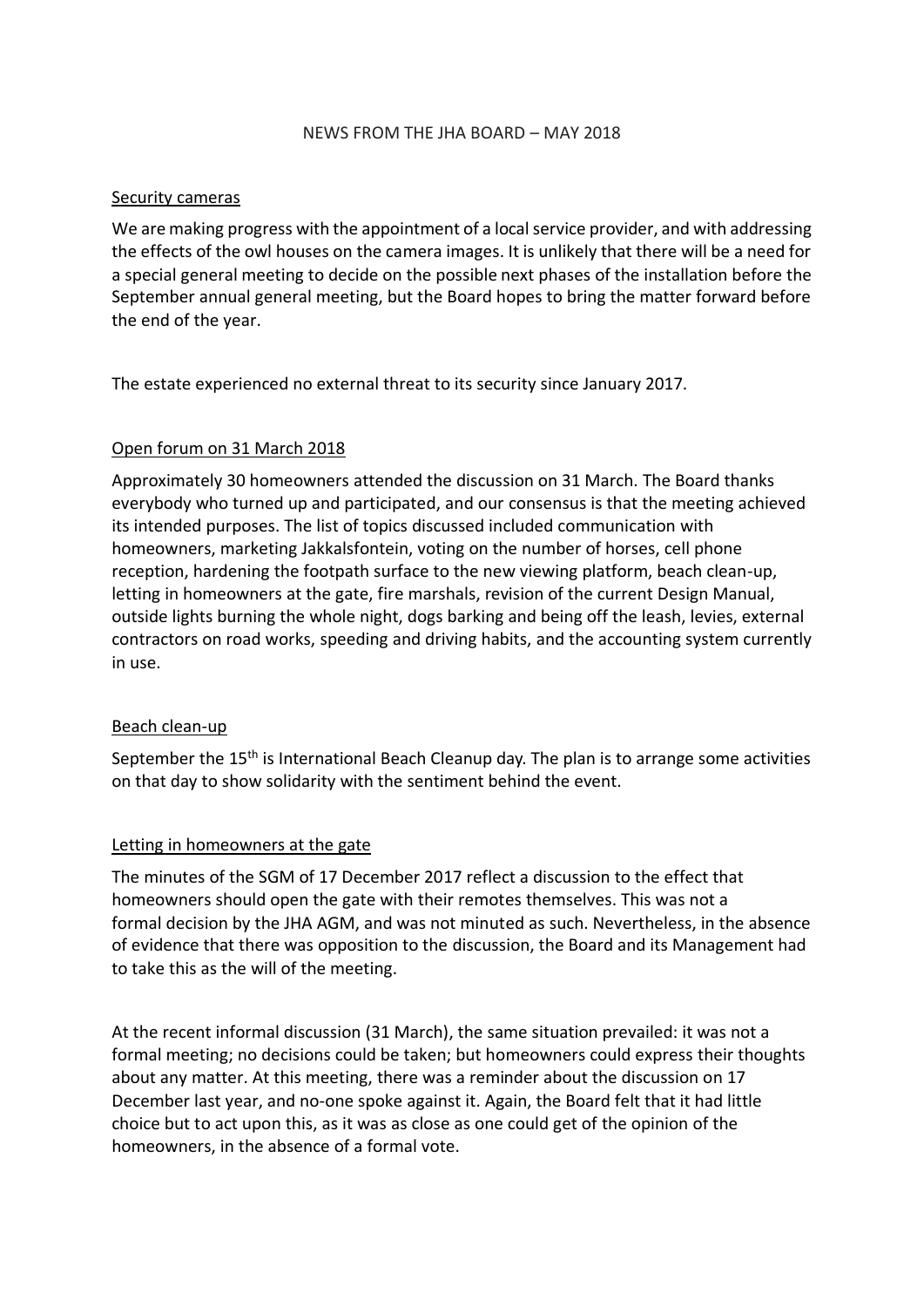We are aware that there is unhappiness about this among homeowners, but the Board is in a difficult position. Until a formal proposal is voted upon at an AGM the Board can only interpret this position as the wishes of the majority.

# Controlled block burn

The recent burn on the northern side of the entrance road left that part of the reserve looking bare and rather desolate. Controlled burns are unfortunately an important conservation management tool, and the JHA as owner of a promulgated nature reserve is legally obliged to follow sound conservation practices. Periodic controlled burns are an integral part of this. The recently burnt areas have not experienced a controlled burn since the development of Jakkalsfontein commenced and the nature reserve was promulgated in 1990, a period of more than 28 years.

In addition, there is a risk of infrastructural damage/ loss in the farmyard and the staff housing areas in the event of a fire, which we think this burn has reduced substantially. A positive side effect could be that the reduced vegetation cover near the overhead electricity cables may also act as a deterrent to cable theft.

Nevertheless, we acknowledge that the recent burn left the area in an unattractive state. Fortunately, the recent rains came at an opportune time, and we trust that the vegetation will react quickly to improve the state of affairs.

# [Community Schemes Ombud Service](https://nationalgovernment.co.za/units/view/207/community-schemes-ombud-service-csos)

We are now part of this Service (a legal requirement) and pay monthly membership fees. The Act serves to regulate the conduct of all parties in such schemes, and one of its major functions will be to adjudicate in intractable disputes. The Board intends to make use of this mechanism in future disputes with homeowners.

## Research at Jakkalsfontein

Not many people are aware of the conservation research that is done at Jakkalsfontein. Most of the work is carried out by the University of Cape Town's Percy Fitzpatrick Institute of African Ornithology. The best known of these studies were those involving the black harrier, and papers have been published in *Bird Conservation International* (Black Harrier Circus maurus of the Fynbos biome, South Africa: a threatened specialist or an adaptable survivor?), and *Nature Conservation* (Does timing of breeding matter less where the grass is greener? Seasonal declines in breeding performance differ between regions in an endangered endemic raptor). If your entertainment tastes are a little less academic, have a look at the video **[The Secret Life of the Circler,](https://www.youtube.com/watch?v=NAgRh-AiJ8I)** [https://www.youtube.com/watch?v=NAgRh-](https://www.youtube.com/watch?v=NAgRh-AiJ8I)[AiJ8I.](https://www.youtube.com/watch?v=NAgRh-AiJ8I) It discusses the work of Rob Simmons, a frequent visitor to Jakkalsfontein.